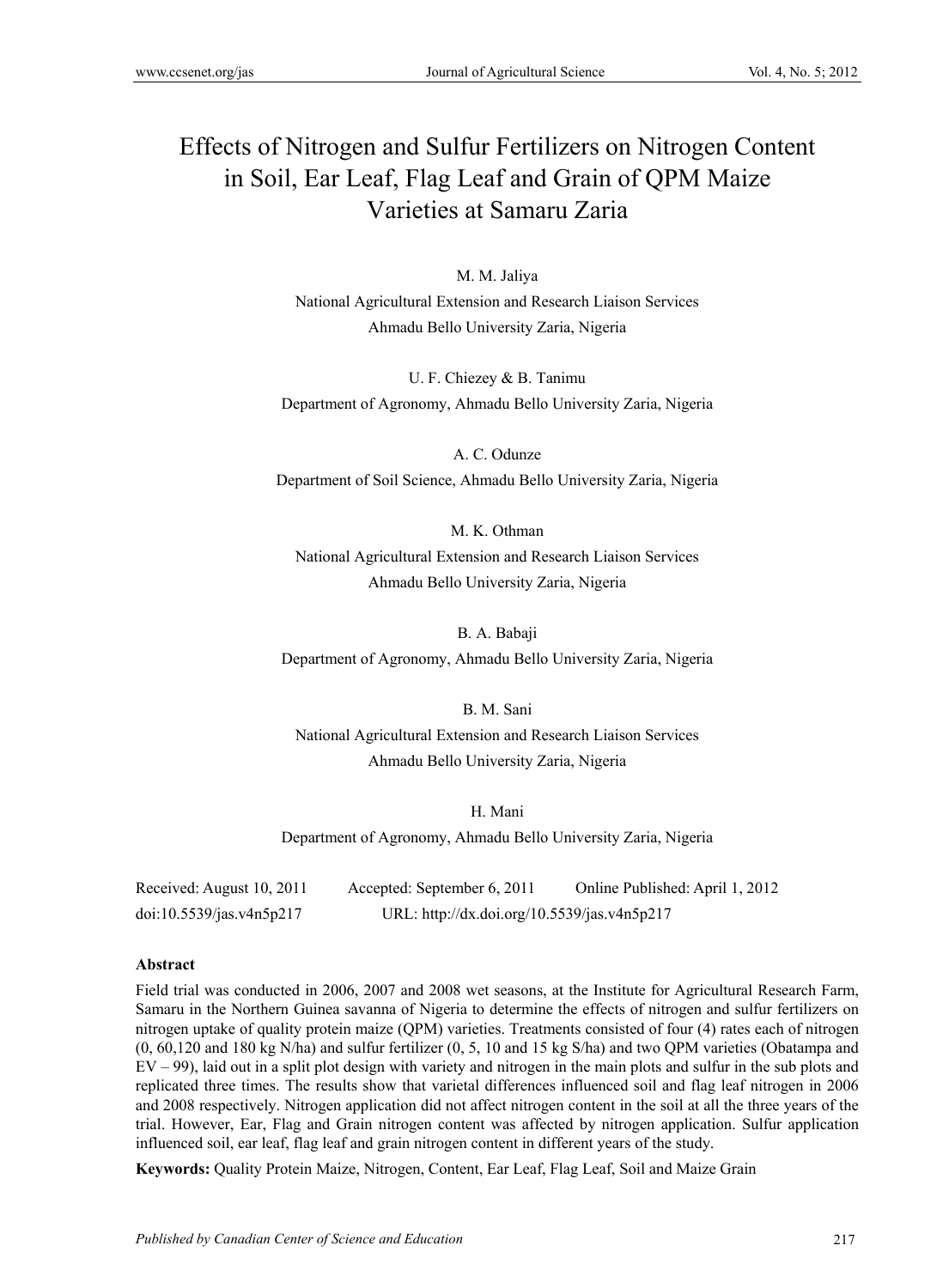# **1. Introduction**

Maize is one of the most important food crops worldwide and grown between latitude  $58^{\circ}$ N and  $49^{\circ}$  S of the equator (Seed Co., 1999). Maize ranks second to wheat in the world cereal production (Kumar, 1993). Maize is the most important cereal in the Sub-Saharan Africa and one of the three most important cereal crops in the world with rice (*Oryza sativum L.)* and wheat (*Triticum aestivum L.) as the other two*. Maize is high yielding, easy to process, readily digested and costs less than the other cereals (Kumar, 1993). Varying latitudes have an effect on number of days to flowering and maturity (Seed Co., 1999). This is as a result of higher temperatures at lower altitudes, which accelerate growth while the lower prevailing temperatures at higher altitudes retard growth and extend time to maturity (Seed Co., 1999). Maize is the most important cereal in the United States occupying double the area of all others crops (Kumar, 1993). Some parts of Africa particularly South Africa, Malawi, Zimbabwe, Kenya, Tanzania, Ghana, Nigeria and Egypt are suitable for growing maize and it is fast replacing traditional staple foodstuffs such as Sorghum (*Sorghum bicolor L.)* and Millet (*Pennisetum glaucum L.)*. Once introduced where the soil and rainfall are suitable for its growth, it quickly replaces the traditional cereals perhaps because of its high yield (Kumar, 1993). It provides nutrients in a compact form, easily transportable and the husk gives protection against birds and rains. It is easy to harvest and harvesting can be spread over a long period (Kumar, 1993).

Maize is used as human food, chemicals, medicines, biofuel, ornamental and other uses e.g. variegated and colored leaf forms as well as those with colorful ears are used Janice *et. al*., (2010).

Nitrogen is the motor of plant growth and makes up 1 to 4 percent of dry matter of the plants (Anon. 2000). Nitrogen is a component of protein and nucleic acids and when N is sub-optimal; growth is reduced (Hague *et. al*. 2001). Nitrogen is the most limiting nutrient in the savanna soils where the soils are predominantly coarse textured and characteristically low in organic matter. Its deficiency is usually recognized first by pale green or yellowish green colour of the leaves, followed by premature necrosis of the older leaves. Where soils are rich in organic matter, such as where the land has just been cleared after a long fallow, a fair amount of nitrogen would be made available to crops through the decomposition of the organic matter (Anon., 1989). Based on the importance of nitrogen as mentioned above, it was chosen as one of the factors of the treatment. Thomas et al. (1984) reported that when N was sufficient protein content was 55%, but when N was deficient the value changed to 25%. Protein content did not increase significantly with the addition of 40 kg N ha-', but increased with higher levels of N to 160 kg ha<sup>-</sup> (Gauer, *et. al.*, 1992).

Likewise Sulfur is recognized as the fourth major nutrient after N, P and K. on the average maize crop absorbs as much S as it absorbs P. When S is deficient in soil, full yield potential of the crop cannot be realized regardless of other nutrients even under good crop husbandry practices (Tandon, 1989). Deficiency of S is likely to be widespread in Africa, especially in the savanna regions, where annual bush burning results in losses of sulfur to the atmosphere as Sulfur dioxide  $(SO<sub>2</sub>)$  (Tandon, 1989). Ray and Mughogho, (2000) reported that Sulfur is a secondary nutrient that is taken up by most grain crops in amount similar to those of P, namely 10 to 30 kg/ha. Muhammad *et. al.* (2004) also reported that S application significantly increased N uptake by maize plant when sulfur was applied from 0 up to 30 kg S/ha. Significantly higher N uptake was observed when 30 kg S/ha was applied over 20 kg S/ha but the differences among the rates below 20 kg S/ha were found to be non-significant (Muhammad, *et. al*., 2004).

Application of sulfur significantly increased the S uptake by maize grain, which may be attributed to increase of S concentration in plant and dry matter yield. Increasing level of S progressively enhanced the average total N uptake by maize. This increase in N uptake may be attributed to increase in N content of plant and dry matters yield due to increasing S levels. Such synergistic relationship between N and S has been reported by Sachdev and Deb (1990).

The investigation was therefore, aimed at evaluating the effects of nitrogen and sulfur on N uptake of quality protein maize (QPM) varieties, yield performance and protein content in grains.

#### **2. Materials and Methods**

#### *2.1 Experimental Site*

The experiment was conducted at the Institute for Agriculture Research (IAR) Farm, Samaru, Zaria ( $11^{\circ}$   $11'$  N;  $07^0$  38<sup> $\prime$ </sup> E and 686 meters above sea level), located in the northern Guinea Savanna ecology. The experiment was carried out for three wet seasons, 2006, 2007 and 2008.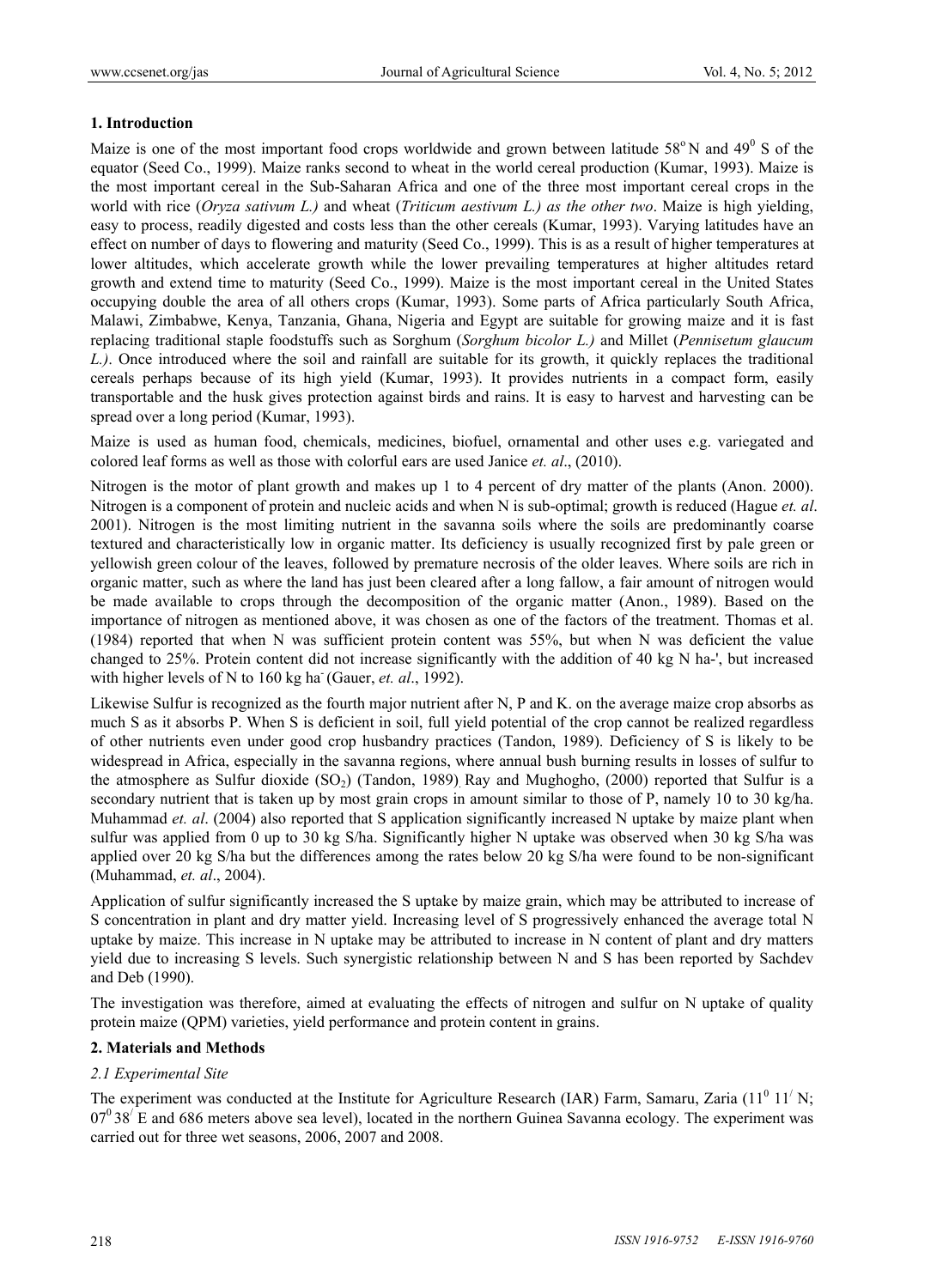# *2.2 Treatment and Experimental Design*

The treatments consisted of two (2) open pollinated quality protein maize (QPM) varieties (Obatampa and EV – 99), four rates of nitrogen (0, 60, 120 and 180kgN/ha) using urea and sulfur (0, 5, 10, and 15 kg S/ha) in the form of potassium sulfate. The experiment was laid out in split plot design with nitrogen and variety in the main plot and sulfur in the subplot. The experiment was replicated three times, each replication comprised of thirty-two plots. Borders between plots within a replication were separated by one meter spacing and between replications by spacing of 1.5m. Gross plot size was 6 ridges i.e.  $4.5$ m by 2.5m, giving an area of  $11.25$ m<sup>2</sup>, while net plot size was 4 ridges i.e.  $3.0$ m by 1.5m with an area of  $4.5$ m<sup>2</sup>.

# *2.3 Description of the Varieties Used*

The two varieties of QPM used for this study namely Obatampa and EV-99 were the most popular varieties in the study area, which have reached the hands of the farmers; hence their choice for the study.

# *2.4 Cultural Practices*

# 2.4.1 Land Preparation, Planting and Fertilizer Application

The land was double harrowed and then ridged 75cm apart. Plots were demarcated after ridging with well-formed borders between plots and replications to minimize nutrient seepage. Sowing was done by hand in June after rainfall to provide moisture for better germination. Two seeds were planted per hole at the spacing of 25cm between holes, and then the seedlings were later thinned to one plant per stand at two weeks after sowing. This gave plant population of 53,333 plants per hectare. The nutrients applied were N, P, K and S. However, P and K were equally applied to all the plots while N and S were as the treatment indicated. N was applied in two equal doses, at 3 and 6 weeks after sowing when the whole of P, K, S and half of N were applied at three weeks after sowing.

# 2.4.2 Pest and Disease Control

Weeding was done by hoe to control weeds at 3 and 6 weeks after sowing. This was followed by remolding immediately after the second weeding and at the time of second dose of N fertilizer application. Stem borer infestation was observed, which was controlled by spraying with a combination of cypermethrin and dimethoate at the rate of 1 litre per hectare. No disease was observed throughout the period of the trial.

Ear and flag leaves from the plants in each plot were collected at 50% tasselling while grains at harvest, oven dried to a constant weight and ground into powder using grinder. The powder was then using 100-mesh sieved and one gram was used for laboratory analysis for N and S. One gram of the sieved sample was digested using sulfuric acid and perchloric acid with copper and sodium sulfate acting as catalysts. The digest was then used to determine N and S content of the leaves. Part of the digest was distilled into boric acid and the distillate was then titrated against a standard hydrochloric acid (HCl) and the percent N and S contents were determined from the titre using Macro – Kjedhal method (Bremmer, 1965, IITA 1975). Chemical characteristics of the soils of the trial fields indicated that total nitrogen was low in 2007, medium in 2008 and high in 2006 with values of 0.11, 0.18 and 0.27% respectively. Varieties did not show any significant grain yield difference in the three years and when averaged over years.

# *2.5 Statistical Analysis*

Data collected were subjected to statistical analysis of variance and means of treatments were compared using Duncan Multiple Range Test (DMRT) (Duncan, 1955).

# **3. Results**

# *3.1 Nitrogen Content in Soil after Harvest*

Effect of varietal differences, nitrogen and sulfur on nitrogen content in soil after harvest is shown in Table 27. Varietal differences had only significant influence on N content in soil in 2006 whereas Obatampa had significantly higher N content.

Soil N content was not influenced by N application in all the three years. Application of sulfur influenced soil N content only in 2006. All the three rates produced similar but significantly higher N in the soil than when sulfur was not applied.

# *3.2 Nitrogen Content in Ear Leaf after Harvest*

Effect of varietal differences, nitrogen and sulfur on nitrogen content in ear leaf after harvest is shown in Table 1. Ear leaf N content was not influenced by varietal differences. Nitrogen significantly influenced ear leaf N content in 2006 and 2008. Similar and significantly lower ear leaf N content was observed in 2006, when 0 and 60 kg N/ha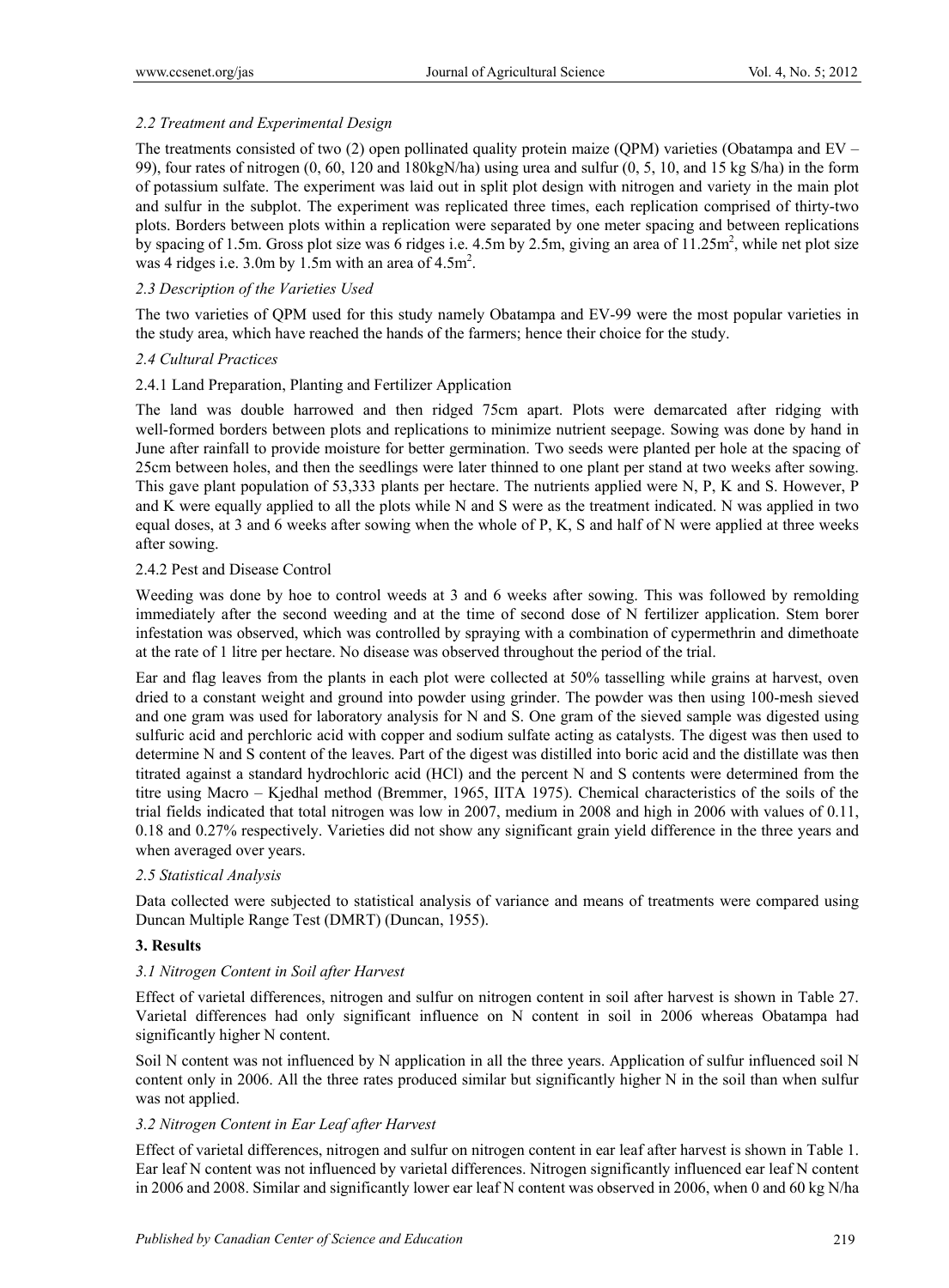was applied compared to 120 and 180 kg N/ha which were statistically similar. In 2008, 120 kg N/ha produced significantly higher ear leaf N content than other rates which were statistically similar.

Sulfur fertilizer only influenced ear leaf N content in 2006. Sulfur rate of 5 kg/ha produced significantly higher N content than the other rates which were statistically similar. Effect of variety, nitrogen and sulfur on nitrogen content in soil, ear leaf, flag leaf and grain after harvest is shown in Table 1. Varieties tested only differ in their flag leaf N content in 2008 and soil N content after harvest in 2006 with Obatampa variety giving significantly higher N content than EV-99.

# *3.3 Nitrogen Content in Flag Leaf after Harvest*

Effect of varietal differences, nitrogen and sulfur on nitrogen content in flag leaf after harvest is shown in Table 1. Flag leaf N content was influenced by varietal differences significantly in 2008 with Obatampa having the highest N content.

Nitrogen fertilizer applied influenced flag leaf N content in 2007 and 2008. In 2007, 0 kg N/ha had flag leaves with significantly lower N content than the other rates which were statistically similar. However, in 2008 flag leaf N content increased as nitrogen rate increase from 0 up to 120 kg N/ha but further increase to 180 significantly reduced N content in the flag leaves.

Flag leaf N content was only affected by sulfur application in 2007, with 15 kg S/ha producing significantly higher N content in the flag leaves than the other S rates which were statistically similar.

# *3.4 Nitrogen Content in Grain after Harvest*

Treatment effect on nitrogen content in grain is shown in Table 1. There was no significant difference in maize grain N content between the two varieties tested. Nitrogen effect was significant in 2007. Zero N rate produced significantly lower grain N content compared to the other rates which were statistically similar.

Effect of sulfur was only significantly in 2006 where 5 kg S/ha produced significantly higher grain N content than the other S rates which were statistically similar.

Grain yield/ha and N uptake by the plant were significantly influenced by nitrogen application in all the three years of the trial. This could be attributed to the fact that yield and yield components depend on better growth and development of the crop which was observed with the plants applied nitrogen fertilizer, hence, better photosynthetic processes for higher assimilate production leading to higher grain yield. A similar trend was also reported by Olowe and Busari, (2000); Okpara *et. al*., (2007); Mohammed and Fathy, (2009).

# **4. Conclusions**

In conclusion the result obtained from this study showed that Obatampa and EV-99 varieties were similar in their N uptake. The results also showed that, nitrogen content of soil, ear leaf, flag leaf and grain analyzed after harvest was significantly influenced by varietal differences, nitrogen and sulfur fertilizers in some of the three years of the study.

# **References**

Anonymous. (1989). Fertilizer use and management practices for crops in Nigeria (Series No. 2), (edts): W. O. Enwezor; E. J. Udo; N. J. Usoro; K. A. Ayotade; J. A. Adepeju; V. O. Chude and C. I. Udogbe.

Bremmer, J. M. (1965). Total Nitogen. In C. A. Black ed. *Methods of soil analysis part 2:* 1149 – 1178. C hemical and Microbiological properties. American Society of Agronomy, Madison, Washington.

Fazli IS, Jamal A, Ahmad S, Masoodi M, Khan JS, Abdin MZ. (2008). Interactive effect of sulphur and nitrogen on nitrogen accumulation and harvest in oilseed crops differing in nitrogen assimilation potential. *J Plant Nutri, 31*, 1203-1220. http://dx.doi.org/10.1080/01904160802134905

Government of Pakistan. (2003). Economic Survey Govt. of Pakistan, 200 – 2001, Finance Division, Economic and Advisory Wing, Islamabad, Pakistan, pp 15-18.

Gauer, L. E., Grant, C. A., Gehl, D. T., & Bailey, L. D. (1992). Effects of nitrogen fertilization on grain protein content, nitrogen uptake, and nitrogen use efficiency of six spring wheat (Triticum aestivum L.) cultivars, in relation to estimated moisture supply. *Can. J. Plant Sci., 72*, 235-241. http://dx.doi.org/10.4141/cjps92-026

*Haque, M. M., Hamid, A., & Bhuiyan, N. I. (2001). Nutirent uptake and productivity as affected by Nitrogen and* Potassium application levels in maize/sweet potato intercropping system; *Korean Journal of Crop Sciences, 48*  $(1), 1-5.$ 

IITA. (1975). *Selected methods for soil and plant analysis*. IITA Ibadan – Nigeria.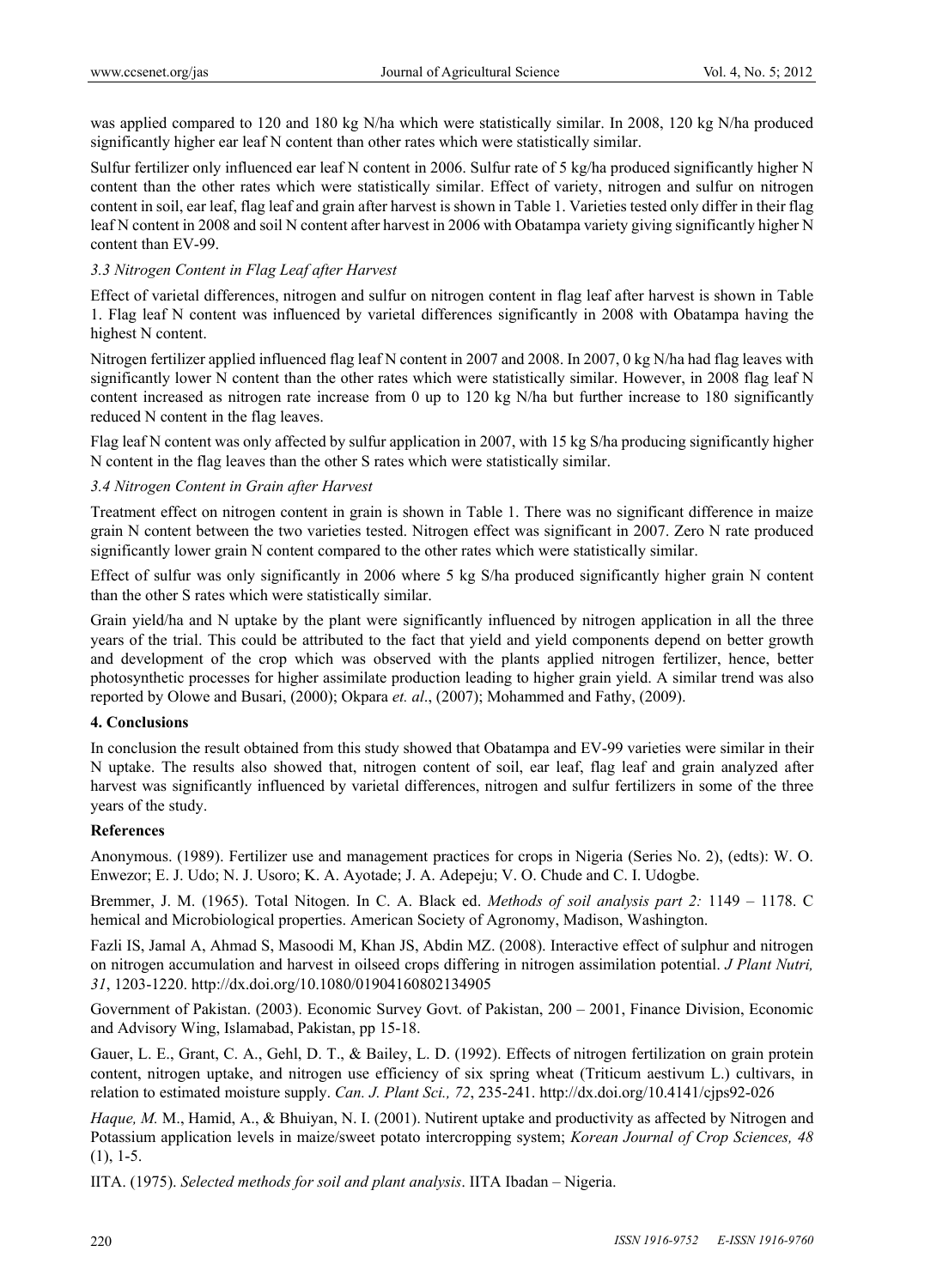Jamal A, Moon YS, & Abdin MZ. (2010). Enzyme activity assessment of peanut (*Arachis hypogea*) under slow-release sulphur fertilization. *Aust J Crop Sci, 4*(3), 169-174.

Janice L. Thompson, Melinda M. Manore, & Linda Ann Vaughan. (2010). Nutrients involved in energy metabolism. *The Science of Nutrition* (2nd ed.). San Francisco: Pearson Education. pp. 292–321. ISBN 978-0321643162.

Kumar, V. (1993). Crop production in the West Africa Dry lands. In *Dry land farming in Africa.* J.R.J. Rowland (ed) Mac-Millan press ltd, London, pp 109 – 141.

Mahmood, T. (1994). Impact of Water and Nutrient Management on Growth Yield and Quality of Maize (Zea mays L.) *PhD Thesis*, Department of Agronomy, University of Agriculture, Faisalabad.

Mohammed, A. S., & Fathy, S. E. (2009). Response of seed yield, seed components and oil content to the sesame cultivar and nitrogen fertilizer rate diversity. *Electronic Journal of Environmental, Agricultural and Food Chemistry, 8* (4), 287 – 293.

Muhammad Rasheed, Hakoomat Ali, & Triq Mahmood. (2004). Impact of Nitrogen and Sulfur application on growth and yield of maize (Zea mays L.) crop.

Okpara D. A., Muoneke C.O., & Ojikpong T. A. (2007). Effects of nitrogen and phosphorus fertilizer rates on the growth and yield of sesame (Sesamum indicum L.). *Indian J. of Agron*., *37*(4), 258 – 262.

Olowe, V.I.O., & Busari L.D. (2000). Evolving optimum rates of nitrogen and phosphorus application for sesame in southern guinea savanna of Nigeria. *Tropical oil seed Journal.* In: Busari L.D. and Olowe V.I.O. (1998). Research on sesame agronomy in Nigeria. *First national workshop on beniseed* Pp. 75 – 85.

Ray R. Weil, & Spider K. Mughogho. (2000). Sulfur Nutrition of Maize in four regions of Malawi. Crop production department Bunda College of Agriculture, University of Malawi *Agronomy Journal,* Vol. 92, 649 – 656.

Seed Co. (1999). Productive Farming. *Seed manual Super seed varieties.* 

Tandon, H.L.S. (1989). Sulfur fertilizer for Indian Agriculture. *A Guide Book*; Fertilizer Development and Consultation Organization (C-110Greater Kailash-1; New Delhi-110048, India pp 1-4.

Thomas WH, Seibert DLR, Alden M, Neori A, & Eldridge P. (1984). Yields, photosynthetic efficiencies and proximate composition of dense marine microalgal cultures. *I. Introduction and Phaeodactylum tricornutum experiments, 5*(3), 181-209.